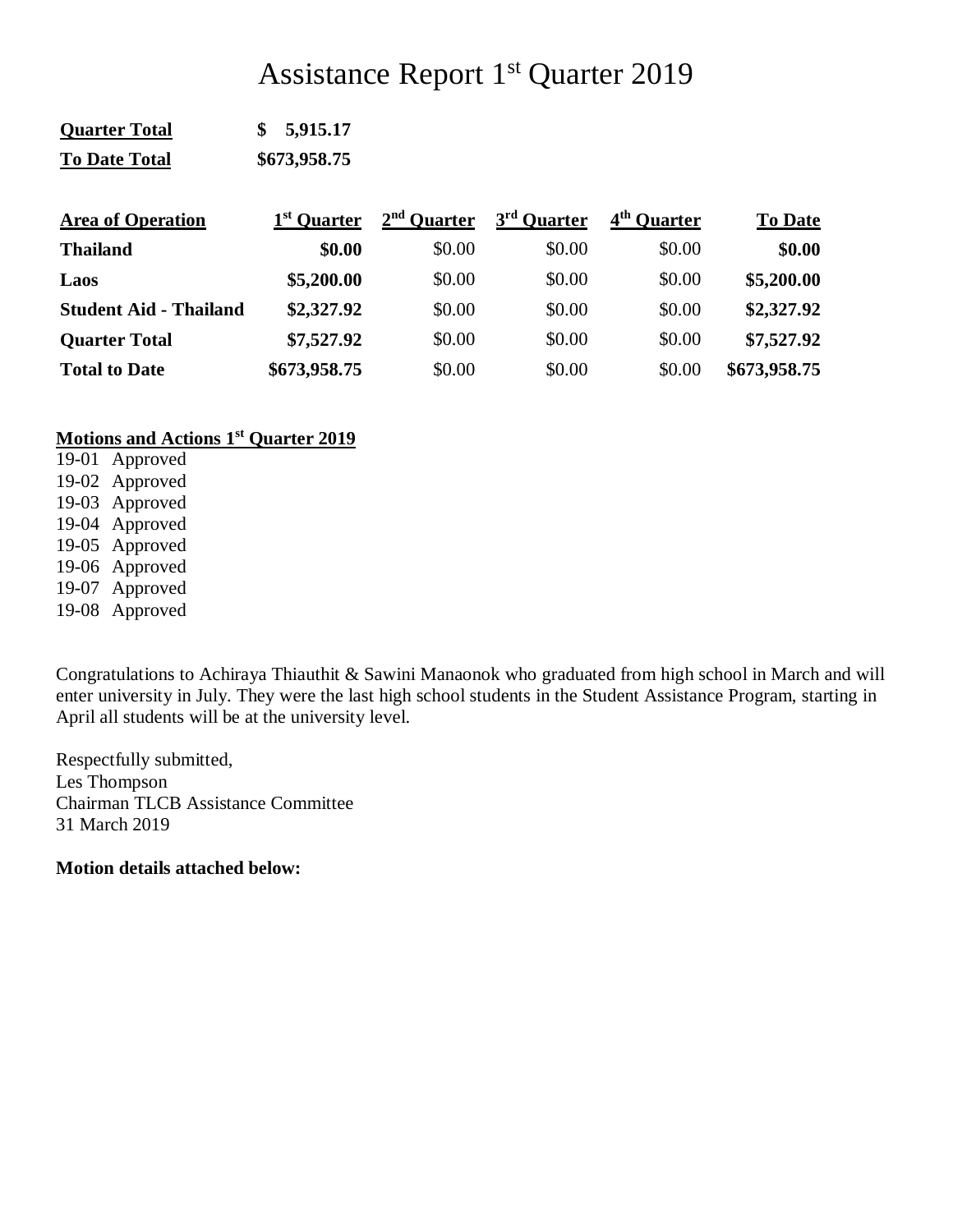Motion 19-01 Laos Quality of Life Program Estimated Amount  $= $450$ 2019 Budget Current \$14,000 - \$450 = \$13,550 remaining.

Proposed:

Request funds to buy school supplies and sports equipment for Ban Daklan Primary School, Dak Cheung District, Sekong Province.

Ban Daklan Primary school (grades K-5) is located along the border of Laos and Vietnam due East of Pakse. They have a small school there comprising approximately 100 students and teachers.

The proposal is to provide Ban Daklan Primary School with supplies and sports equipment.

| <b>Description</b>               | Per<br><b>Box</b> | <b>Quantity</b> | Per<br><b>Student</b> | <b>Total</b><br>Qty | <b>Price</b><br><b>Each USD</b> | <b>Total</b> |
|----------------------------------|-------------------|-----------------|-----------------------|---------------------|---------------------------------|--------------|
| Pencils                          | 12                | 10              |                       | 120                 | \$<br>2.50                      | \$<br>25.00  |
| Pens                             | 50                | 3               |                       | 150                 | \$<br>7.85                      | \$<br>23.55  |
| Notebooks (Total<br>Needed: 375) | 20                | 19              | 3                     | 380                 | \$<br>2.95                      | \$<br>56.05  |
| Chalk                            | 50                | 10              |                       | 500                 | \$<br>2.45                      | \$<br>24.50  |
| Pencil sharpers                  | 10                | 13              |                       | 130                 | \$<br>2.50                      | \$<br>32.50  |
| Rulers                           | 12                | 11              |                       | 132                 | \$<br>1.85                      | \$<br>20.35  |
| Erasers                          | 50                | 10              |                       | 500                 | \$<br>9.20                      | \$<br>92.00  |
| Volleyballs                      |                   |                 |                       | $\overline{2}$      | \$<br>17.50                     | \$<br>35.00  |
| <b>Volleyball Nets</b>           |                   |                 |                       |                     | \$<br>14.50                     | \$<br>14.50  |
| <b>Takraw Balls</b>              |                   |                 |                       | $\overline{2}$      | \$<br>13.45                     | \$<br>26.90  |
| <b>Takraw Nets</b>               |                   |                 |                       |                     | \$<br>12.35                     | \$<br>12.35  |
| <b>Soccer Balls</b>              |                   |                 |                       | 3                   | \$<br>17.25                     | \$<br>51.75  |
| <b>Soccer Nets</b>               |                   |                 |                       |                     | \$<br>17.25                     | \$<br>17.25  |
|                                  |                   |                 |                       |                     | <b>Total</b>                    | \$450.00     |

## **Ban Daklan School**

Total \$450 USD

Recommendation: That the \$450 requested be approved.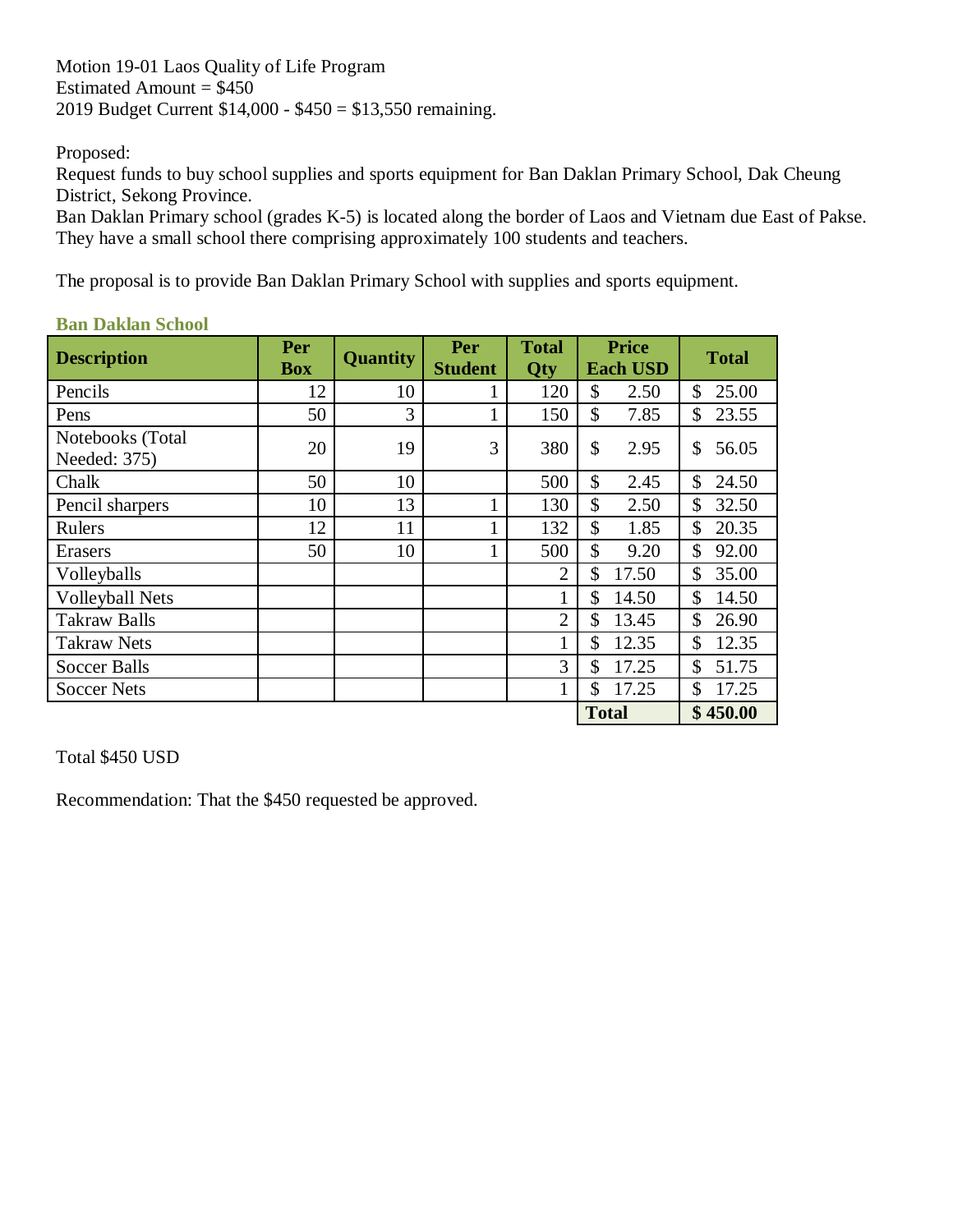Motion 19-02 Laos Quality of Life Program Estimated Amount  $=$  \$450 2019 Budget Current - \$13,550 - \$450 = \$13,100 remaining.

#### Proposed:

Request funds to buy school supplies and sports equipment for Ban Nahom Primary School, Bualapha District, Khammouane Province.

Ban Nahom Primary school (grades K-5) is located along the border of Laos and Vietnam due East of Thakhek. They have a small school in the village comprising approximately 100 students and teachers. The proposal is to provide them school supplies and sports equipment that we will distribute.

| <b>Description</b>               | Per        | <b>Quantity</b> | Per                          | <b>Total</b>   | <b>Price</b>           | <b>Total</b> |
|----------------------------------|------------|-----------------|------------------------------|----------------|------------------------|--------------|
|                                  | <b>Box</b> |                 | <b>Student</b><br><b>Qty</b> |                | <b>Each USD</b>        |              |
| Pencils                          | 12         | 10              |                              | 120            | \$<br>2.50             | \$<br>25.00  |
| Pens                             | 50         | 3               |                              | 150            | \$<br>7.85             | \$<br>23.55  |
| Notebooks (Total<br>Needed: 375) | 20         | 19              | 3                            | 380            | \$<br>2.95             | \$<br>56.05  |
| Chalk                            | 50         | 10              |                              | 500            | \$<br>2.45             | \$<br>24.50  |
| Pencil sharpers                  | 10         | 13              | 1                            | 130            | \$<br>2.50             | \$<br>32.50  |
| Rulers                           | 12         | 11              |                              | 132            | \$<br>1.85             | \$<br>20.35  |
| Erasers                          | 50         | 10              | 1                            | 500            | \$<br>9.20             | \$<br>92.00  |
| Volleyballs                      |            |                 |                              | $\overline{2}$ | \$<br>17.50            | \$<br>35.00  |
| <b>Volleyball Nets</b>           |            |                 |                              | 1              | \$<br>14.50            | \$<br>14.50  |
| <b>Takraw Balls</b>              |            |                 |                              | $\overline{2}$ | \$<br>13.45            | \$<br>26.90  |
| <b>Takraw Nets</b>               |            |                 |                              | 1              | $\mathcal{S}$<br>12.35 | \$<br>12.35  |
| Soccer Balls                     |            |                 |                              | 3              | \$<br>17.25            | \$<br>51.75  |
| <b>Soccer Nets</b>               |            |                 |                              |                | \$<br>17.25            | \$<br>17.25  |
|                                  |            |                 |                              |                | <b>Total</b>           | \$450.00     |

#### **Ban Nahom School**

Total \$450 USD

Recommendation: That the \$450 requested be approved.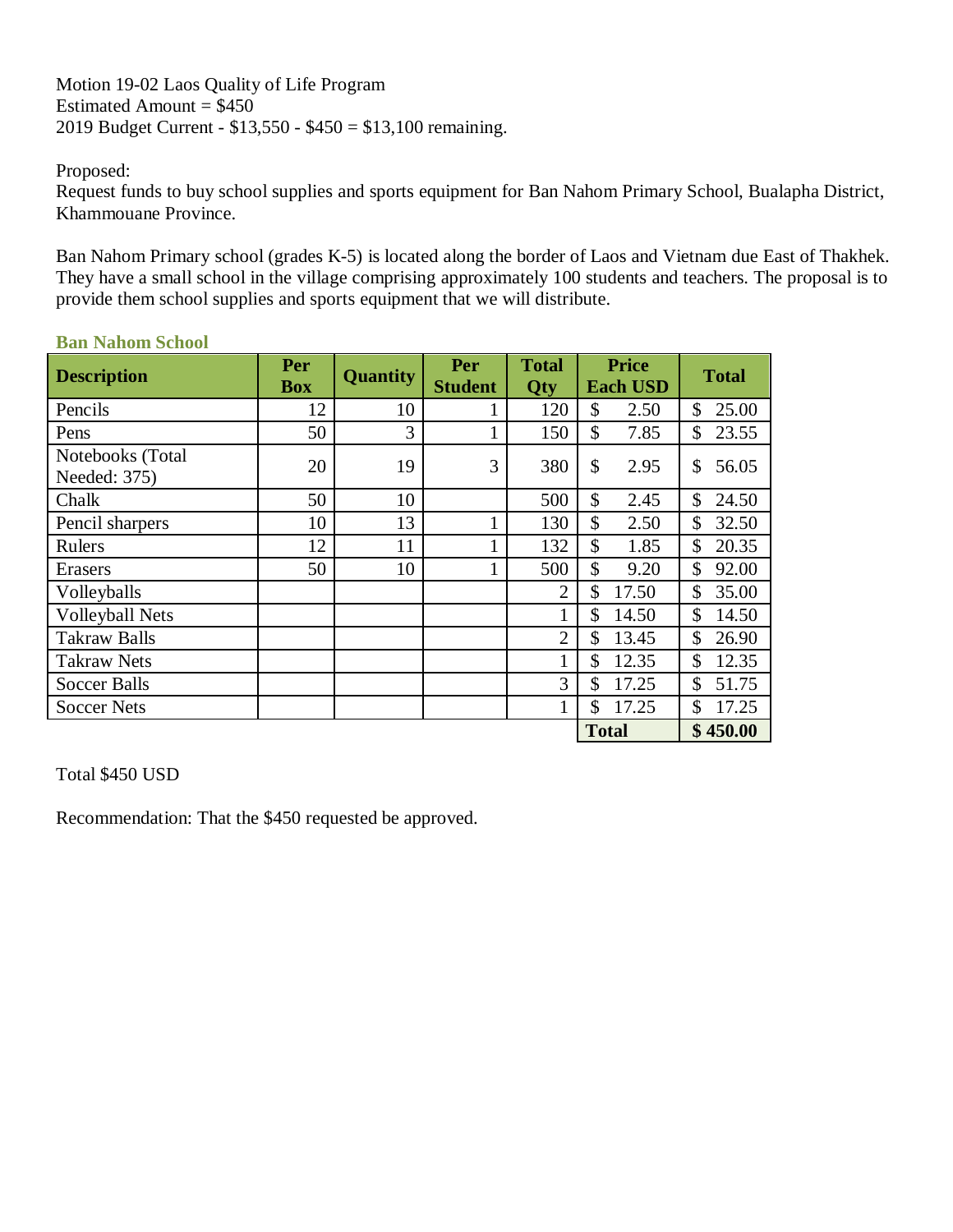Motion 19-03 Laos Expense Estimated \$250

Request \$250 to cover transportation and other expenses for the 9 January 2019 Laos Assistance trip.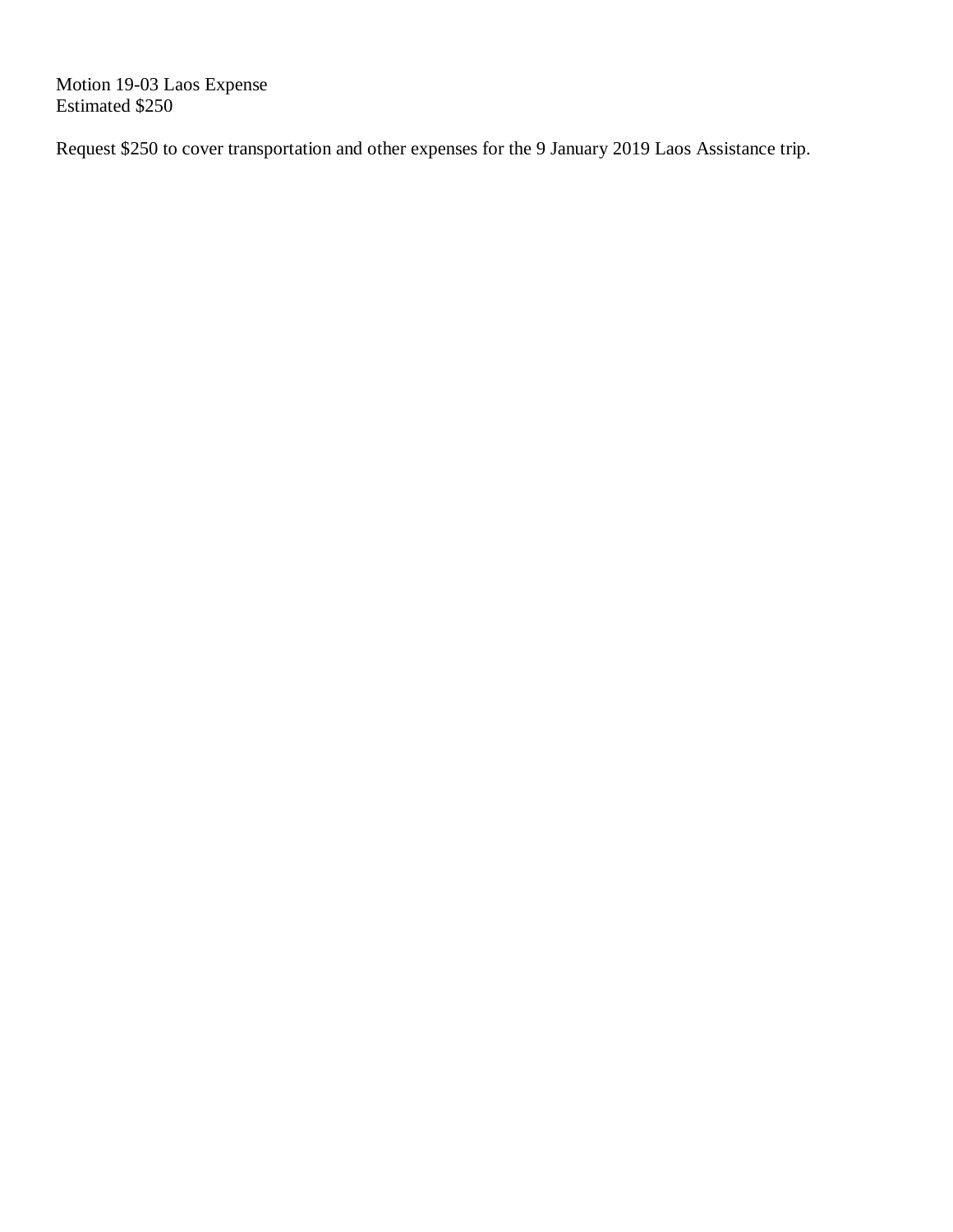Motion 19-04 Student Assistance Program - January Estimated Amount  $= $738.00$ Actual Amount  $= $766.21$ 

For Satawat Sri-in, I make the following motion:

Move that 24,000 baht be approved for our continuing student assistance for January 2019.

High School/Vocational Students @ 1,000thb/month

| 1)  | Achiraya Thiauthit                   | Grade 12 |
|-----|--------------------------------------|----------|
| (2) | Sawini Manaonok                      | Grade 12 |
|     | $T_{\text{rel}}$ 1 $\Omega$ $\Omega$ |          |

Total 2,000thb

College/University Students @ 2,000thb/month

| 1)     | Kulthida Wongsri | 4th Year Khon Kaen U - English Teaching |
|--------|------------------|-----------------------------------------|
| $\sim$ |                  |                                         |

- 2) Kiatsuda Deejan 4th Year English Teaching
- 3) Juthathip Siriwong 3rd Year English Teaching
- 4) Wipada Phetsuwan 3rd Year Sakon Nakhon Rajabhat U (Sakon Nakhon)
- 5) Nutchanat Niwongsa 3rd Year NPU
- 6) Nantawee Chanapoch 3rd Year NPU
- 7) Natsupha Pholman 3rd Year Burapha University Chonburi
- 8) Darart Promarrak 2nd Year MCU
- 9) Thamonwan Thungnathad 2nd Year NPU
- 10) Nittaya Manasen 2nd Year NPU
- 11) Matchima Khanda 1st Year Sakon Nakhon Rajabhat U (Mathmatics Teaching)
- Total 22,000thb

Total: 24,000thb

Exchange Rate on 27 December 2018 is 32.5THB per 1USD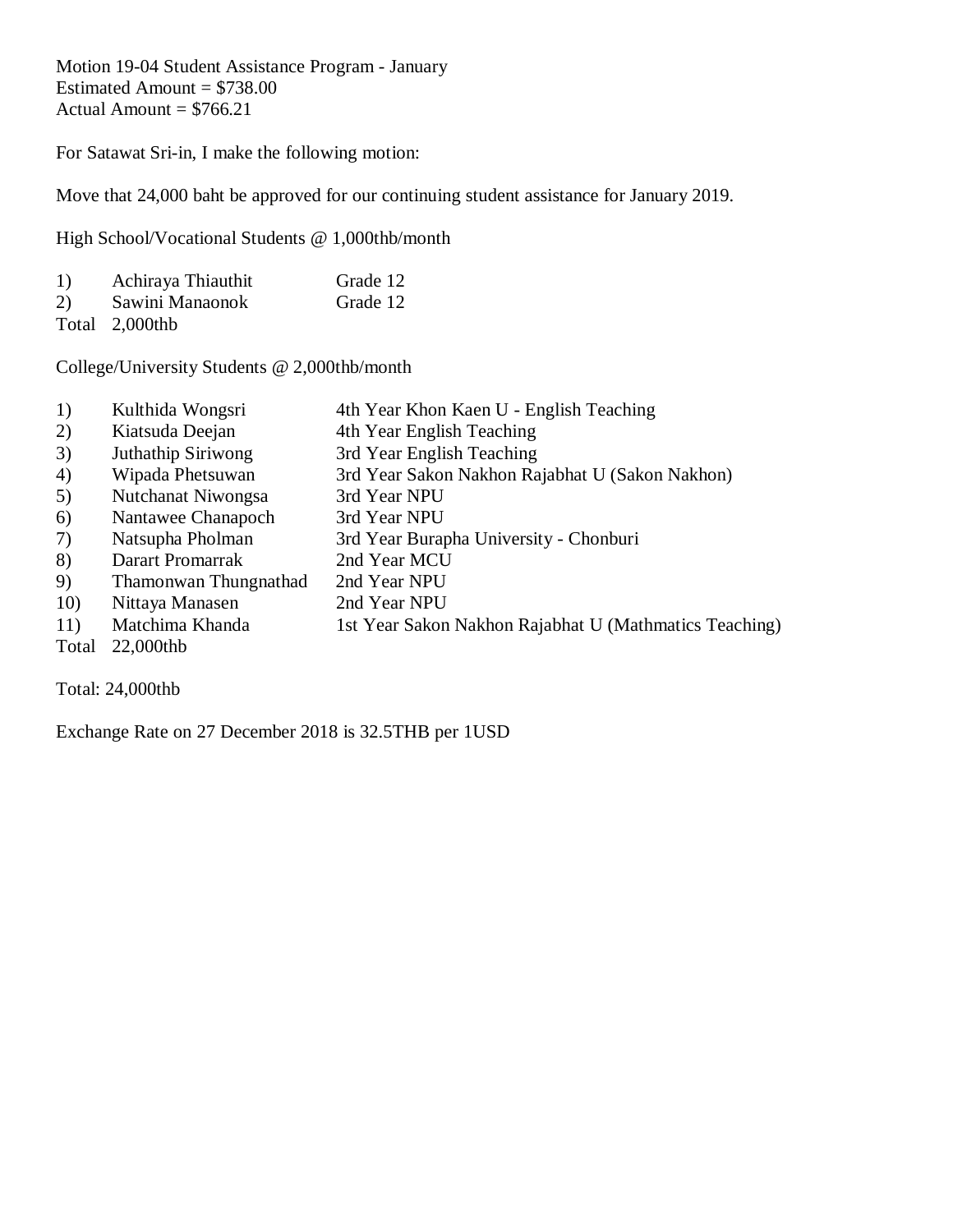Motion 19-05 Student Assistance Program - February Estimated Amount  $= $761.00$ Actual Amount  $= $784.00$ 

For Satawat Sri-in, I make the following motion:

Move that 24,000 baht be approved for our continuing student assistance for February 2019.

High School/Vocational Students @ 1,000thb/month

| 1)         | Achiraya Thiauthit      | Grade 12 |
|------------|-------------------------|----------|
| 2)         | Sawini Manaonok         | Grade 12 |
| <b>m</b> 1 | $\sim$ 0.00 $\cdot$ 1.1 |          |

Total 2,000thb

College/University Students @ 2,000thb/month

| 1)    | Kulthida Wongsri      | 4th Year Khon Kaen U - English Teaching                |
|-------|-----------------------|--------------------------------------------------------|
| 2)    | Kiatsuda Deejan       | 4th Year English Teaching                              |
| 3)    | Juthathip Siriwong    | 3rd Year English Teaching                              |
| 4)    | Wipada Phetsuwan      | 3rd Year Sakon Nakhon Rajabhat U (Sakon Nakhon)        |
| 5)    | Nutchanat Niwongsa    | 3rd Year NPU                                           |
| 6)    | Nantawee Chanapoch    | 3rd Year NPU                                           |
| 7)    | Natsupha Pholman      | 3rd Year Burapha University - Chonburi                 |
| 8)    | Darart Promarrak      | 2nd Year MCU                                           |
| 9)    | Thamonwan Thungnathad | 2nd Year NPU                                           |
| 10)   | Nittaya Manasen       | 2nd Year NPU                                           |
| 11)   | Matchima Khanda       | 1st Year Sakon Nakhon Rajabhat U (Mathmatics Teaching) |
| Total | 22,000thb             |                                                        |
|       |                       |                                                        |

Total: 24,000thb

Exchange Rate on 26 January 2019 is 31.6THB per 1USD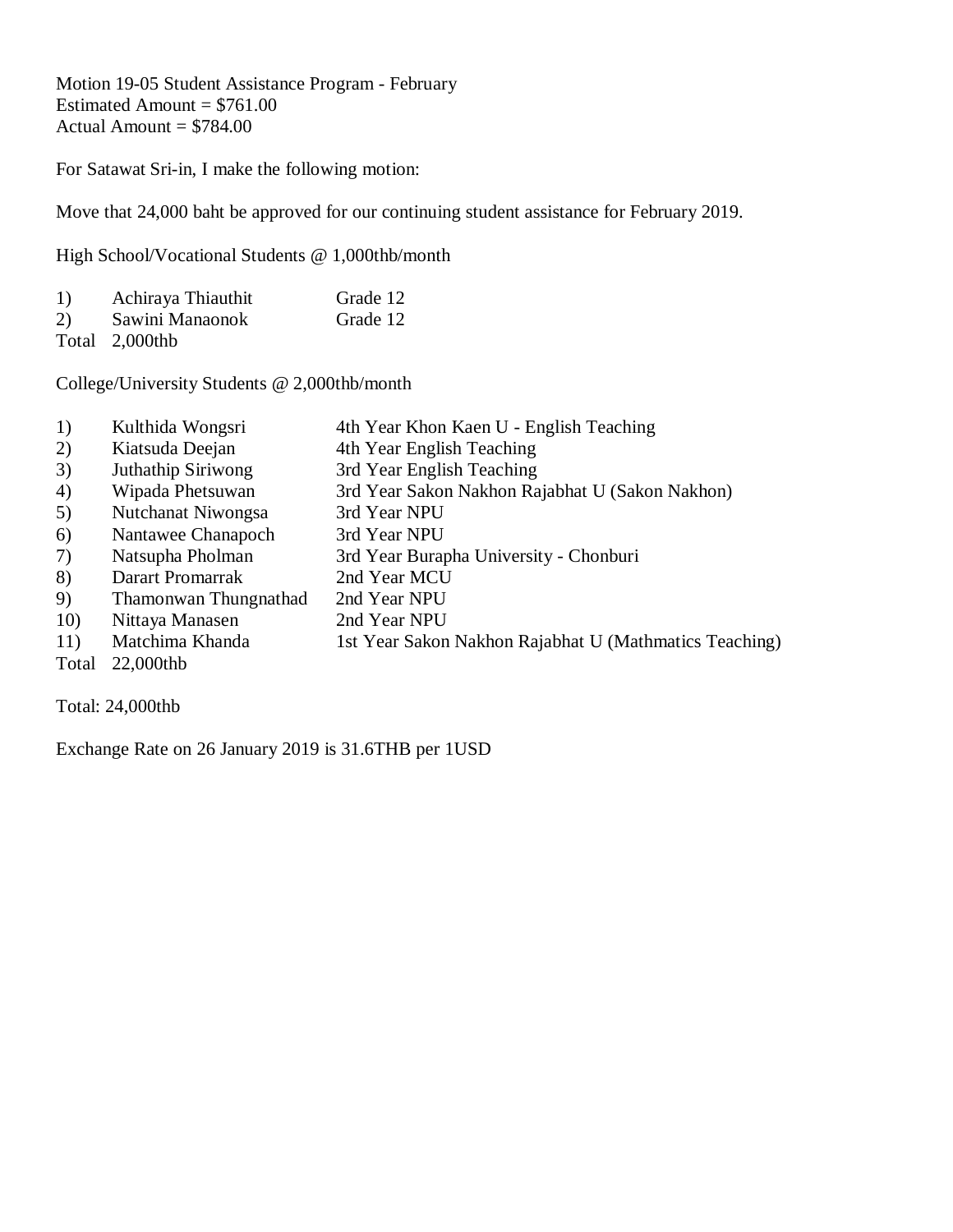Motion 19-06 Laos Expense Estimated \$1,100

Request for a Non-Assistance allocation of up to \$1,100 for transportation and other expenses for an inspection trip to NE Laos, scheduled for 19-23 February 2018. Schools to be inspected:

- 1) Motion: 18-16: Ban Sy Sieng Mai Primary, M. Paek, XKNG
- 2) Motion: 18-17: Ban Chom Sy Primary, M. Phou Kout, XKNG
- 3) Motion: 18-20: Ban Lang Chong Primary, M. Phou Kout, XKNG

Plan is to rent the Hyundai van for 4 or 5 days with Mr Somphou, our regular driver. This van costs about \$40/day less than Avis rental vehicles.

Five TLCB members will assist with this trip: Paul Carter, Glenn Black, Don Johnson, Larry Crider and Vaughan Smith – all have been on previous TLCB trips with Mac. These five participants will pay for their transport from Bangkok or Chiangmai to Nongkhai, their own food and lodging. This request includes funds for:

| Item                                                                                              | Approx     |
|---------------------------------------------------------------------------------------------------|------------|
|                                                                                                   | <b>USD</b> |
| Vehicle Rental @ 100 USD/Day with driver for 5 days                                               | \$500.00   |
| <b>Vehicle Fuel/Diesel</b>                                                                        | \$150.00   |
| Accommodation and meals for driver                                                                | \$50.00    |
| Parking at Nongkhai                                                                               | \$0.00     |
| Some limited sports gear, e.g., frisbees & soccer balls                                           | \$50.00    |
| <b>TLCB stickers</b>                                                                              | \$60.00    |
| Photo processing for school visits and villagers                                                  | \$40.00    |
| Per Diem for Mr. Soundeuane (100k LAK/day)                                                        | \$35.00    |
| Use of personal vehicle by Mr. Soundeuane (200k LAK/day)                                          | \$70.00    |
| Diesel for Lao official's POV use if visiting a school site prior to, or during inspections (100k | \$70.00    |
| LAK/trip)                                                                                         |            |
| <b>Miscellaneous</b>                                                                              | \$75.00    |
| Total:                                                                                            | \$1,100.00 |

Please note that there is no need to advance these funds. After the trip is finished I will complete an Invoice for Payment together with accompanying receipts.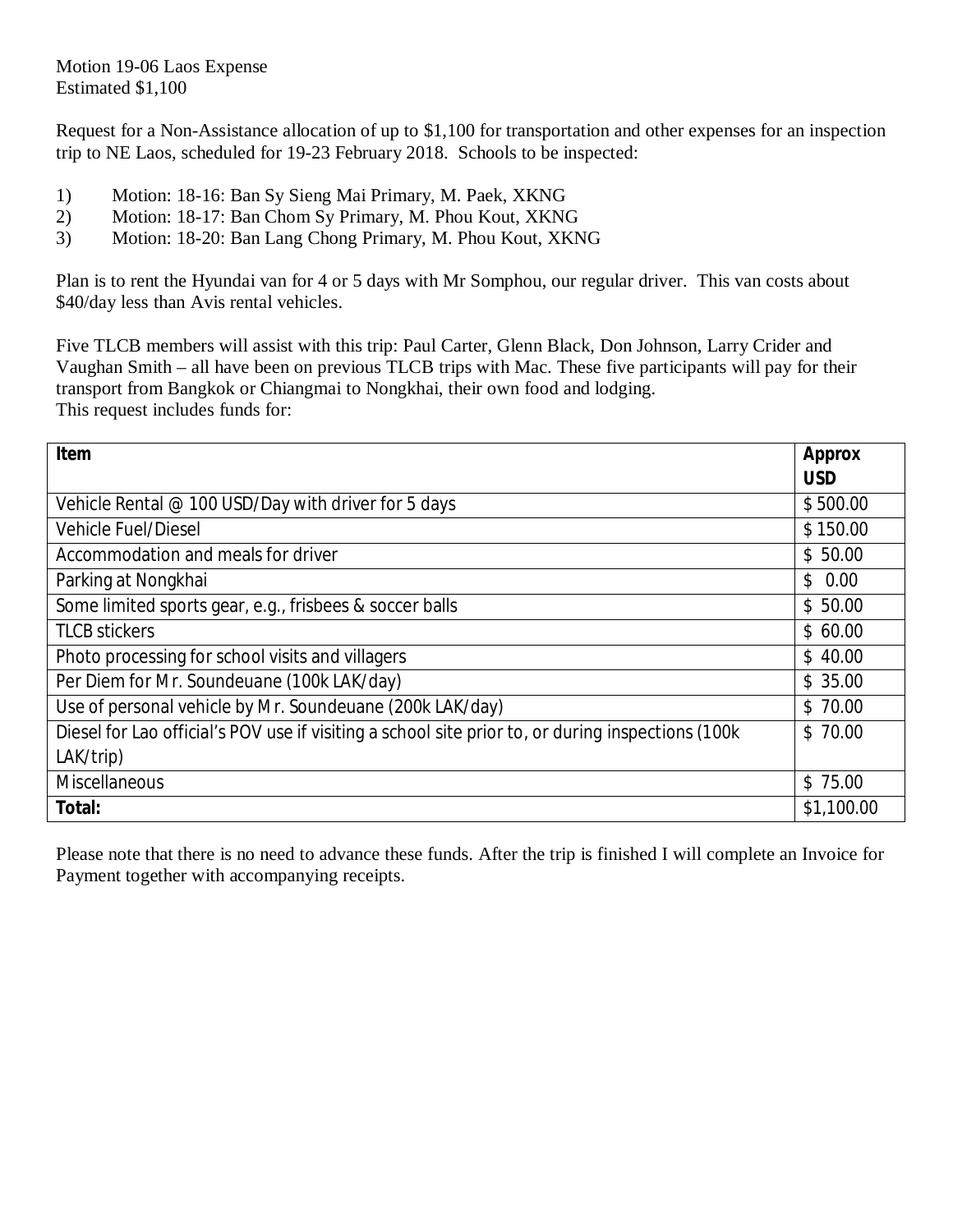Motion 19-07 Laos Quality of Life Program Estimated: 36,040,000 Kip/\$4,210 Actual: \$4,300.00 2019 Budget Current - \$13,100 - \$4,300 = \$8,800 remaining.

Khang Khai Lower Secondary School, Muang Paek, Xieng Khouang, Laos

Proposed: That the TLCB grant \$4,215 to buy tin and cement for the repair and rehabilitation of two buildings of Khang Khai Lower Secondary School, Muang Paek, Xieng Khouang Province.

Background: The Xieng Khouang Provincial office of Education and Sports provides the following information:

A proposal was submitted by the School and the Khang Khai Headman to the Provincial Education and Sports Office, for rehabilitation of old and dilapidated Lower Secondary School buildings.

The Khang Khai Lower Secondary School located near Phon Savanh town was built in 1994. There are three classroom buildings, two of which are of permanent construction and one old and dilapidated building of semipermanent construction.

There are 31 teachers of whom 25 are women and 356 students of whom 150 are girls. There are 129 Hmong, 46 Lao Theung, and the remaining are mainly Lao Loum. The school serves 5 villages which have 513 families. Of those, 60% are Hmong.

In fact, students of many ethnicities go to this school. The families differ in their financial circumstances. About one third of the students come from very remote areas and live with relatives in order to attend school. With that, the school receives varying levels of support. In the past, the communities have provided support and labor to a great extent. However due to rising aid and labor obligations from the communities as a whole, it has become necessary for the school to request assistance from the District Office, Provincial Office and from the TLCB.

The greatest need is for tin for two buildings with rusting, leaking roofs and cement for floors in one building:

- 1. Bldg. One: 8 x 44 m. (including the outer hall) requires tin.
- 2. Bldg. Two: 8 x 32 m requires tin and cement for dirt floors which turn to mud in the rainy season. The communities help with some funds to address school needs but cannot do all that is needed and still provide teacher and students with learning materials.

The people hope that the TLCB would consider the request and could assist with the rehabilitation needs of the school buildings. With that, the communities would provide all the labor needed for this work.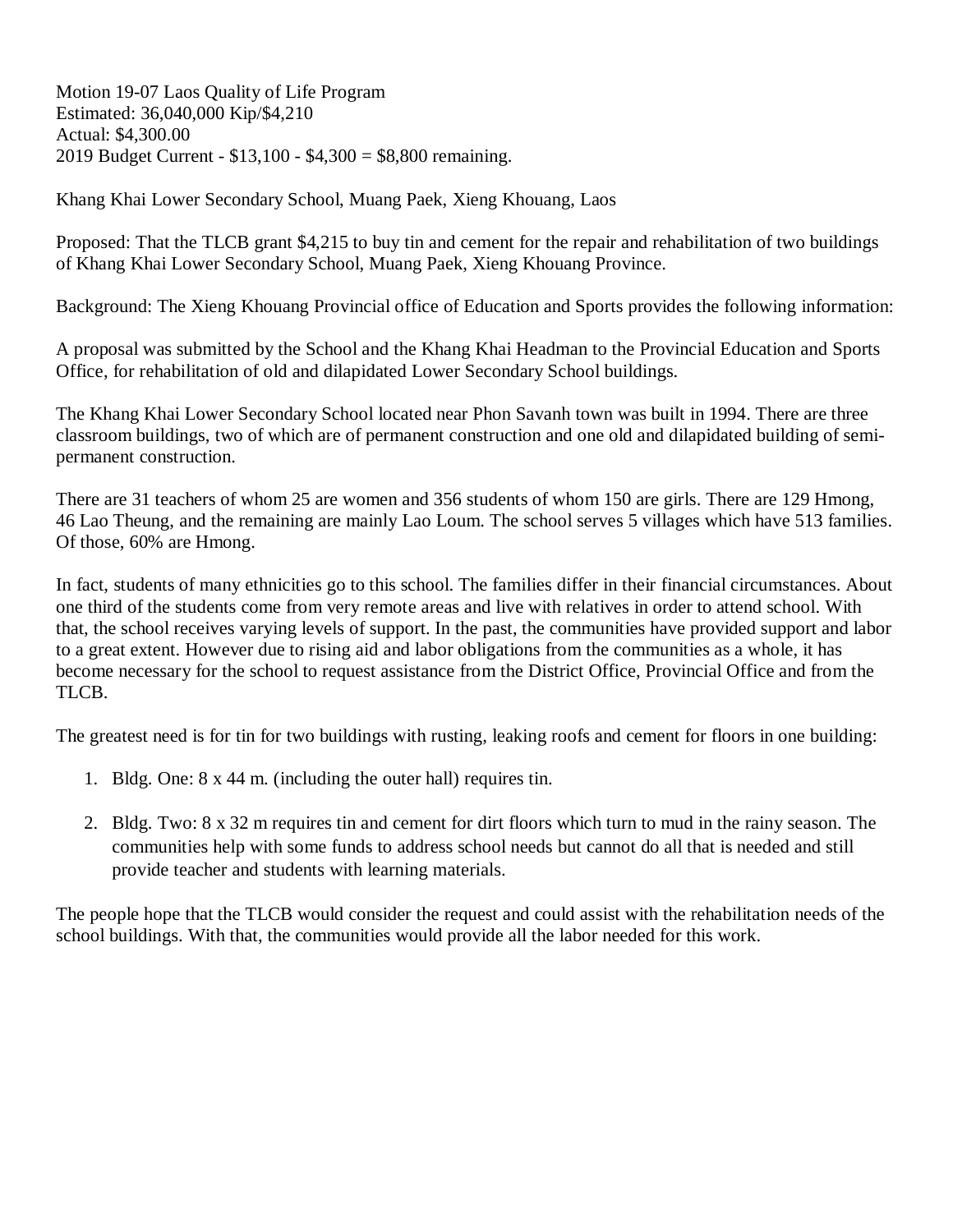## Motion 19-07 Bill of Materials

| No.            | <b>Item</b>            | Unit              | <b>Cost/piece</b> | <b>Total</b>   |
|----------------|------------------------|-------------------|-------------------|----------------|
| 1              | Tin for Bldg. One      | 460 pce.          | 36,000            | 16,560,000     |
| $\overline{2}$ | Roof nails             | 96 pack           | 8,000             | 768,000        |
| 3              | Tin for Bldg. Two      | 324 pce.          | 36,000            | 11,664,000     |
| $\overline{4}$ | Roof nails             | 76 pack           | 8,000             | 608,000        |
| 5a             | Cement for Bldg. 2     | $4,5$ ton         | 800,000           | 3,600,000      |
| 5 <sub>b</sub> | Sand for Bldg 2        | 40 m <sub>3</sub> | 30,000            | 1,200,000      |
| 5c             | Gravel 3-4 for Bldg 2  | 40 m <sub>3</sub> | 30,000            | 1,200,000      |
| 6              | Paint for eaves U90    | 1 can lg.         | 220,000           | 220,000        |
| 7              | Paint brushes          | 4 pce.            | 10,000            | 40,000         |
| 8              | Wire to secure windows | 15 kl.            | 12,000            | 180,000        |
| 9              | Community labor        |                   |                   |                |
|                | <b>Grand Total:</b>    |                   |                   | 36,040,000 Kip |

Recommendation: That the 36,040,000 Kip requested be approved.